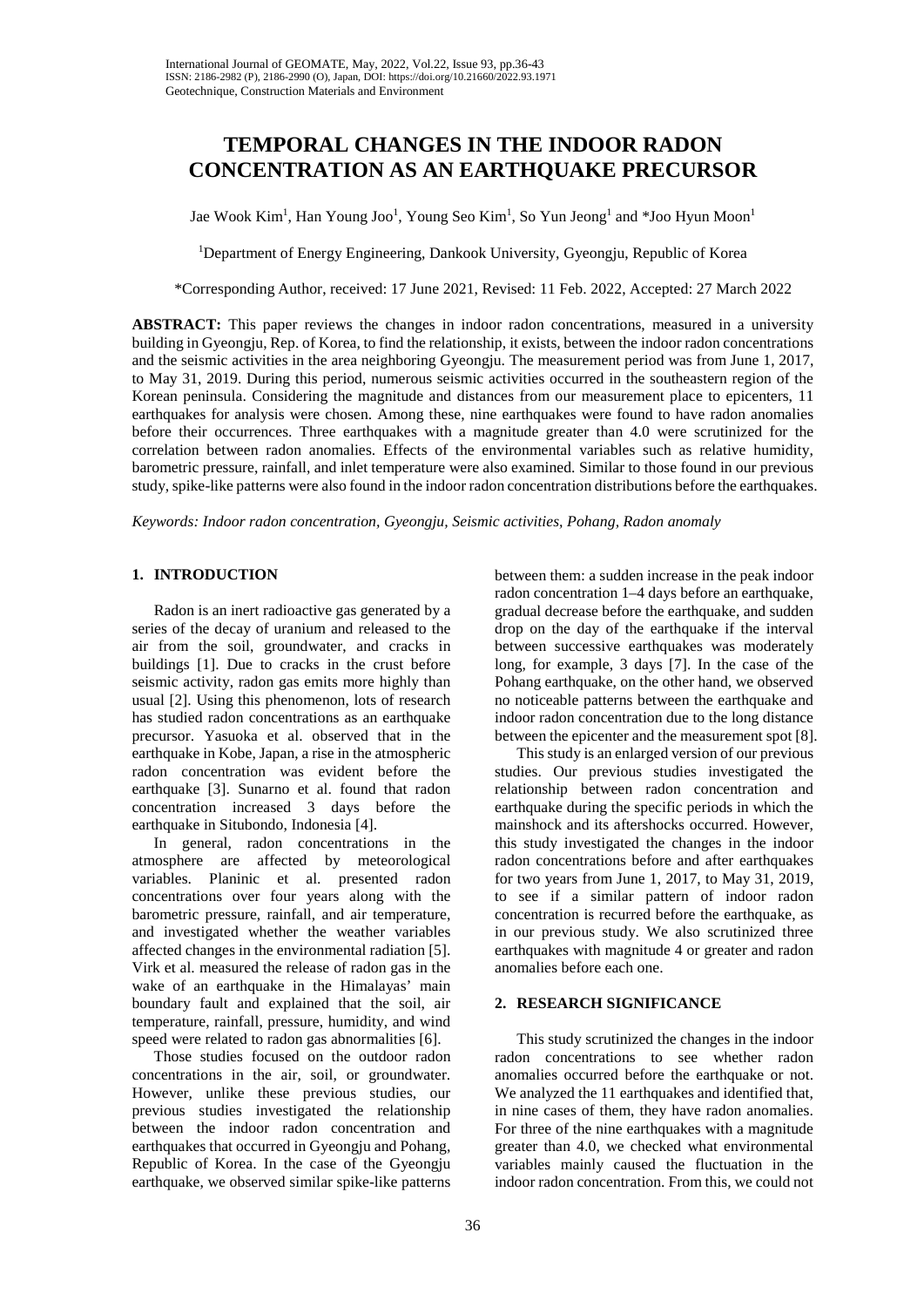find any environmental variable that seemed to have a large influence on the indoor radon concentration. We hope that our study could help identify a clearer relationship between radon concentration and quakes.

# **3. MATERIALS AND METHODS**

# **3.1 Measurement Device and Procedure**



Fig. 1 Structure of a RAD7 detector

As shown in figure 1, we used a RAD7 detector to measure the indoor radon concentration continuously. The RAD7 can measure radon concentration in the range 0.1–20,000 pCi/L, with approximately 5% uncertainty [9]. The protocol of the U.S. Environmental Protection Agency was applied to measure indoor radon concentration [10]. The measurement place was the first floor of the Engineering Hall at Dongguk University-Gyeongju, Rep. of Korea. Because the RAD7 was equipped

next to the central entrance of the Hall, where hundreds of people come in and out of the building a day, we assumed that there was no influence on ventilation. Measurements were made every 30 minutes, and the measurement data were collected and analyzed using the computer program for RAD7.

#### **3.2 Data Analysis Method**

Gyeongju is located 360 km southeast of Seoul in the Korean Peninsula, and Pohang is located 20 km north of Gyeongju. After a 5.8-magnitude quake (Gyeongju, September 12, 2016) and a 5.4 magnitude quake (Pohang, November 15, 2017) occurred, their aftershocks have still occurred in Gyeongju and Pohang. To identify the relationship between indoor radon concentrations and seismic activities, we investigated daily radon concentrations with seasonal average radon concentrations for two years from June 1, 2017, to May 31, 2019.

Earthquakes for analysis were screened by applying the following formula proposed by Hauksson and Goddard [11]:

$$
M = 2.4 \log_{10} D - 0.43 \tag{1}
$$

$$
D_{\text{MAX}} = 10^{(M+0.43)/2.4} \tag{2}
$$

#### Where

 $M =$  magnitude of the earthquake (Richter scale)  $D_{\text{max}}$  = maximum measurable distance from the epicenter (km)

Table 1 Information of the selected earthquakes using eq. (2)

| Number         | Date     | Magnitude | Distance <sup>b</sup><br>[km] | $D_{\text{max}}$<br>[km] | Distance<br><b>Differences</b><br>[km] |
|----------------|----------|-----------|-------------------------------|--------------------------|----------------------------------------|
| 1              | 17.06.11 | 2.5       | 13.5                          | 16.6                     | 3.2                                    |
| 2              | 17.10.16 | 2.5       | 11.8                          | 16.6                     | 4.8                                    |
| 3 <sup>a</sup> | 17.11.15 | 5.4       | 29.0                          | 268.6                    | 239.6                                  |
|                | 17.11.15 | 3.6       | 28.0                          | 47.8                     | 19.8                                   |
|                | 17.11.15 | 3.5       | 26.9                          | 43.4                     | 16.5                                   |
|                | 17.11.15 | 4.3       | 30.1                          | 93.5                     | 63.4                                   |
| $\overline{4}$ | 17.11.16 | 3.6       | 30.1                          | 47.8                     | 17.7                                   |
| 5              | 17.11.19 | 3.5       | 30.1                          | 43.4                     | 13.3                                   |
| 6              | 17.11.20 | 3.6       | 32.2                          | 47.8                     | 15.6                                   |
| 7              | 17.12.25 | 3.5       | 29.0                          | 43.4                     | 14.4                                   |
| 8              | 18.02.11 | 4.6       | 25.9                          | 124.7                    | 98.8                                   |
| 9              | 18.04.09 | 2.4       | 14.3                          | 15.1                     | 0.8                                    |
| 10             | 19.01.10 | 2.5       | 8.1                           | 16.6                     | 8.5                                    |
| 11             | 19.02.10 | 4.1       | 71.5                          | 77.2                     | 5.7                                    |

<sup>a</sup> Regards that 5.4 magnitude earthquake occurred only on that day.

**b** Distance means the straight distance between the measurement point and the epicenter

 $\text{c}$  Distance difference =  $\overline{\text{D}_{\text{max}}}$  – Distance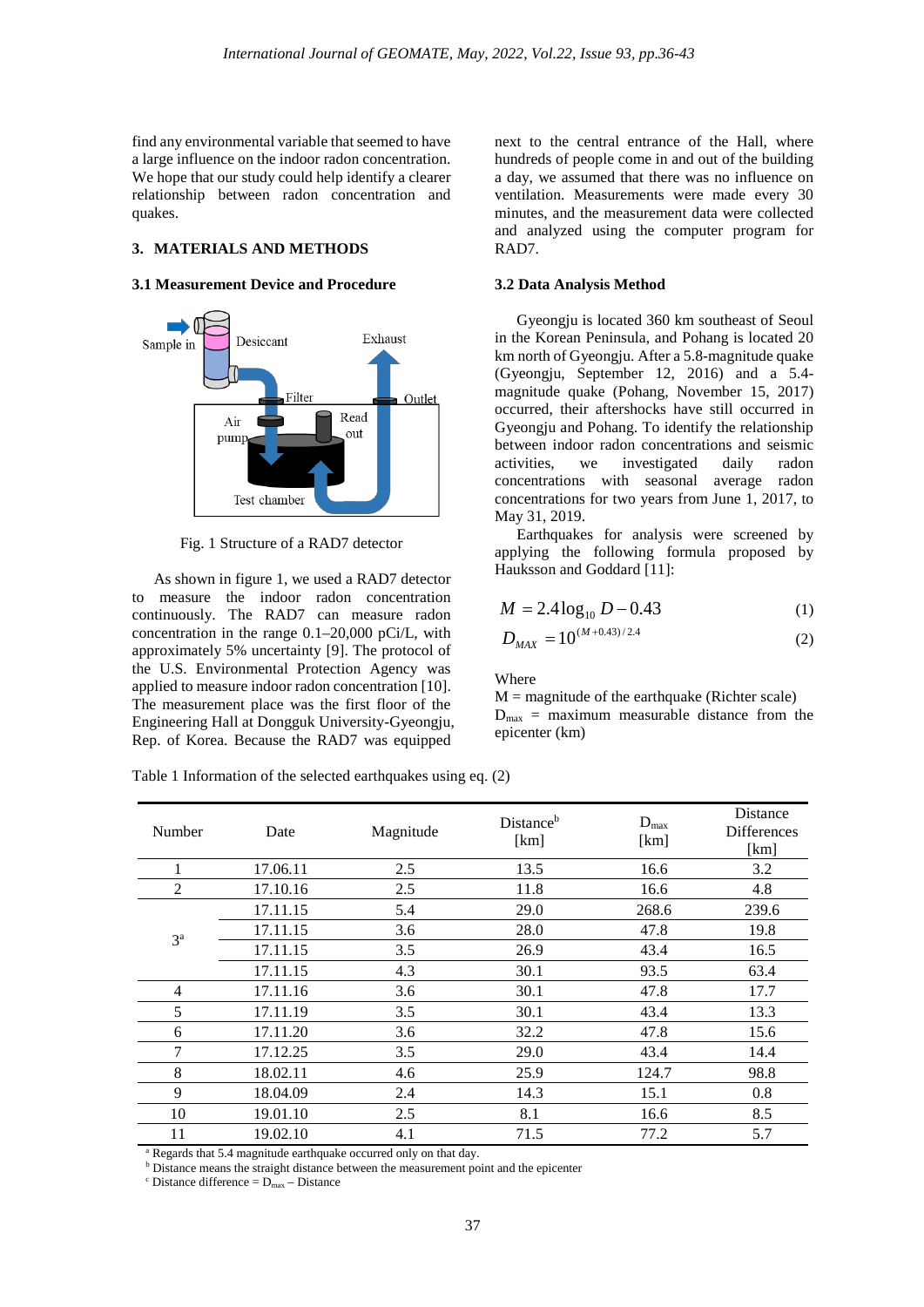**Earthquakes**

concentrations.

Table 1 shows the information of the earthquakes selected by using eq. (2). If the distance were equal to or less than Dmax, that is, if the distance difference were 0 or higher, the radon anomalies could be found at the measurement place as a precursor of the earthquake. The magnitude of those earthquakes ranged from 2.5 to 5.4. There were 14 earthquakes from June 1, 2017, to May 31, 2019. In the case of two or more earthquakes that occurred on the same day, however, we regarded that only the largest magnitude earthquake occurred on that day. Finally, the 11 earthquakes were analyzed to identify the relationship between earthquake and radon

 $D_{\text{max}}$  in equation (2) means the maximum distance from the epicenter, which radon anomaly could be measured. It means that, if the Mmagnitude quakes occurred and the measurement place is located within Dmax, radon anomalies could be observed.

For analysis, we employed the value of 'seasonal average radon concentration  $+2 \times$  standard deviation (σ)' as a criterion to assume radon anomaly. That is, if radon concentration exceeded this value, we could consider it as the effect of earthquakes, not environmental impacts [12].

### **4. RESULTS AND DISCUSSIONS**

#### 1600 6 **Earthquake** Daily radon concentration  $-\cdot$ -Seasonal average+2 $\sigma$  -----Seasonal average Daily radon concentration (Bq/m3) 1400 5 1200 1000 Magnitude 800 3 600 400 200  $\boldsymbol{0}$  $\boldsymbol{0}$  $\overline{C}$  $\infty$  $\circ$  $\overline{10}$  $\equiv$  $\overline{2}$  $\sim$  $\epsilon$  $\overline{ }$  $\sim$ ċ 2017 2018

# **4.1 Reviewing the Measurement Data and**

Fig. 2 Daily radon concentrations and earthquakes from June 1, 2017, to May 31, 2018



Fig. 3 Daily radon concentrations and earthquakes from June 1, 2018, to May 31, 2019

Because we are not able to show the measurements all together in one figure, we presented the measurements in the two figures: Fig. 2 and 3. In figure 2, we observed ten radon anomalies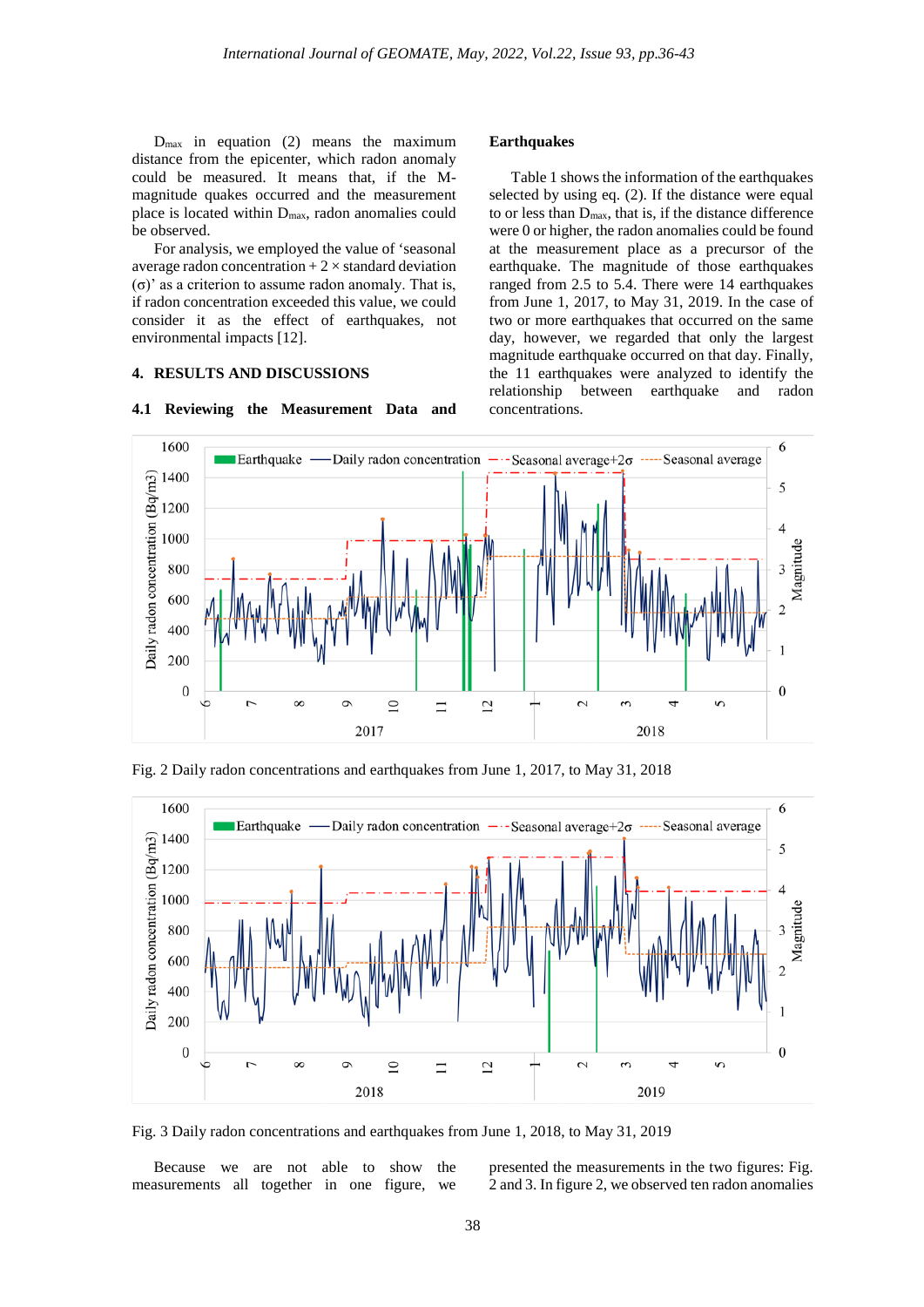that reached or exceeded the 'seasonal average  $+2\sigma$ ' and nine earthquakes. In figure 3, we found thirteen radon anomalies and two earthquakes. We observed 23 radon anomalies marked in the small orange circle for our measurement period in total, and the details of the anomalies were summarized in Table 2. In Table 2, the difference means how much the radon concentration exceeds the seasonal average  $+2\sigma$ . Next, we checked if any anomalies occurred before seismic activities, and found that radon anomalies occurred before the nine among the eleven earthquakes as shown in Table 3. The earthquakes on November 19 and 20, 2017 were assumed to have the same radon anomaly because they happened over two consecutive days. It was interesting that no radon anomaly which exceeds the value of 'seasonal average radon concentration  $+2\sigma$ ' was observed through the 5.4-magnitude earthquake that occurred on November 15, 2017, and the distance between the epicenter and the measurement place was relatively short. We think that this was because radon was released already due to a 2.5-magnitude quake on October 16, 2017, a month before the 5.4-magnitude quake.

Table 2 Radon anomalies which exceed or reached seasonal average radon concentrations +  $2\sigma$ 

| Date     | Radon anomaly<br>concentration<br>$[Bq/m^3]$ | Seasonal average + $2\sigma$<br>$[Bq/m^3]$ | Difference<br>$[Bq/m^3]$ |
|----------|----------------------------------------------|--------------------------------------------|--------------------------|
| 17.06.19 | 869.7                                        |                                            | 130.2                    |
| 17.07.13 | 768.7                                        | 739.4                                      | 29.2                     |
| 17.09.24 | 1129.2                                       |                                            | 139.8                    |
| 17.10.26 | 982.47                                       | 989.5                                      | $-7.0$                   |
| 17.11.17 | 1027.7                                       |                                            | 38.2                     |
| 17.11.30 | 1022.0                                       |                                            | 32.6                     |
| 18.01.14 | 1428.81                                      | 1433.5                                     | $-4.7$                   |
| 18.02.27 | 1445.9                                       |                                            | 12.4                     |
| 18.03.03 | 926.2                                        | 870.7                                      | 55.6                     |
| 18.03.10 | 909.2                                        |                                            | 38.5                     |
| 18.07.27 | 1057.3                                       | 983.7                                      | 73.6                     |
| 18.08.15 | 1221.1                                       |                                            | 237.4                    |
| 18.11.04 | 1106.8                                       |                                            | 57.2                     |
| 18.11.21 | 1219.7                                       | 1049.6                                     | 170.0                    |
| 18.11.24 | 1214.2                                       |                                            | 164.6                    |
| 18.11.25 | 1151.9                                       |                                            | 102.3                    |
| 18.12.02 | 1276.2                                       |                                            | $-9.0$                   |
| 19.02.05 | 1310.2                                       | 1285.3                                     | 24.9                     |
| 19.02.06 | 1321.6                                       |                                            | 36.3                     |
| 19.02.28 | 1406.6                                       |                                            | 121.3                    |
| 19.03.08 | 1146.3                                       |                                            | 85.5                     |
| 19.03.09 | 1084.5                                       | 1060.8                                     | 23.7                     |
| 19.03.29 | 1084.4                                       |                                            | 23.6                     |

<sup>a</sup> Difference = Radon anomaly – (seasonal average +  $2\sigma$ )

Table 3 Earthquakes that are accompanied by radon anomalies

| Number         | Earthquake<br>occurrence date | Magnitude | Radon anomaly<br>occurrence date | Radon anomaly<br>concentration<br>$[Bq/m^3]$ | Time interval<br>[Day] |
|----------------|-------------------------------|-----------|----------------------------------|----------------------------------------------|------------------------|
|                | 17.10.16                      | 2.5       | 17.09.24                         | 1129.2                                       | 22                     |
| 2              | 17.11.15                      | 5.4       | 17.10.26                         | 982.47                                       | 20                     |
| 3              | 17.11.19                      | 3.5       | 17.11.17                         | 1027.7                                       | $\overline{2}$         |
| $\overline{4}$ | 17.11.20                      | 3.6       |                                  |                                              | 3                      |
| 5              | 17.12.25                      | 3.5       | 17.11.30                         | 1022.0                                       | 25                     |
| 6              | 18.02.11                      | 4.6       | 18.01.14                         | 1428.81                                      | 28                     |
| 7              | 18.04.09                      | 2.4       | 18.03.10                         | 909.2                                        | 30                     |
| 8              | 19.01.10                      | 2.5       | 18.12.02                         | 1276.2                                       | 39                     |
| 9              |                               |           | 19.02.05                         | 1310.2                                       | 5                      |
|                | 19.02.10                      | 4.1       | 19.02.06                         | 1321.6                                       | 4                      |

<sup>a</sup> Time interval between the occurrence date of the earthquake and that of radon anomaly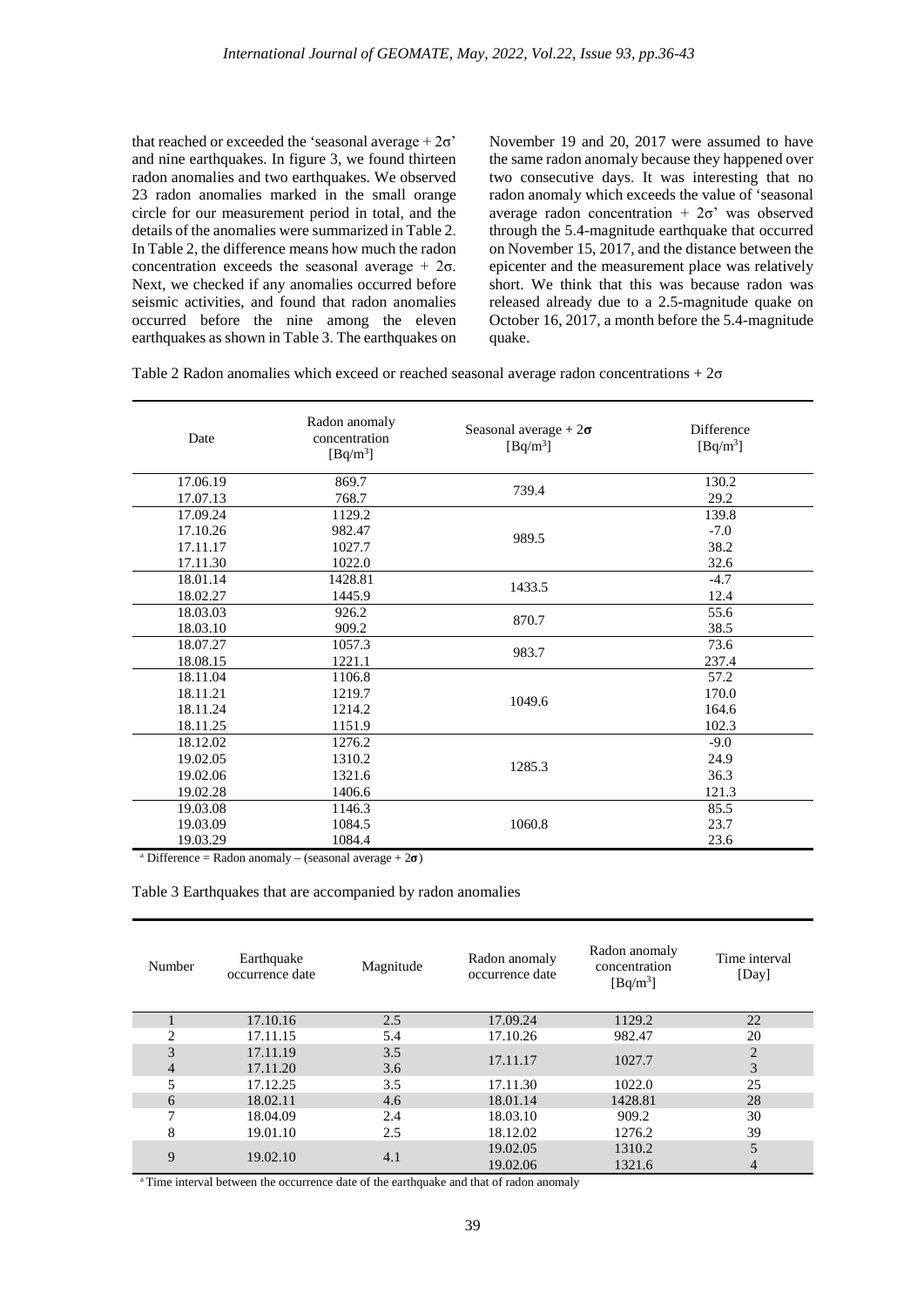| Earthquake<br>occurrence<br>date | Analysis<br>period    | Average radon<br>concentration<br>$[Bq/m^3]$ | Maximum/minimum                            |                                  |                                            |                                  |                                             |
|----------------------------------|-----------------------|----------------------------------------------|--------------------------------------------|----------------------------------|--------------------------------------------|----------------------------------|---------------------------------------------|
|                                  |                       |                                              | Daily radon<br>concentration<br>$[Bq/m^3]$ | Air inlet<br>temperature<br>[°C] | Relative<br>humidity<br>$\lceil \% \rceil$ | Rainfall<br>$\lceil$ mm $\rceil$ | <b>Barometric</b><br>pressure<br>[mm $Hg$ ] |
| 17.11.15                         | 17.10.12-<br>17.11.19 | $631.7 \pm 191.0$                            | 1027.7 / 327.5                             | 21.3/11.4                        | 4.0/2.0                                    | 24.0/<br>0.0                     | 1023.2/<br>1006.4                           |
| 18.02.11                         | 18.01.08-<br>18.02.15 | $903.1 + 249.0$                              | 1428.8 / 440.5                             | 12.8/7.5                         | 2.6/1.0                                    | 9.5/0.0                          | 1026.9/<br>1005.2                           |
| 19.02.10                         | 18.01.07-<br>18.01.14 | $823.1 + 198.6$                              | 1321.6/389.6                               | 14.8/10.6                        | 3.9/1.4                                    | 6.5/0.0                          | 1026.9/<br>1010.2                           |

Table 4 Indoor radon concentrations and environmental variables over 39 days for earthquakes of magnitude  $\geq 4.0$ 

# **4.2 Scrutiny of Change in Indoor Radon Concentration**

For three of the nine earthquakes with a magnitude greater than 4.0, we scrutinized the indoor radon concentrations over 39 days including the day of the earthquake from 34 days before the earthquake to 4 days after it. Table 4 shows the indoor radon concentrations and environmental variables including relative humidity (RH), barometric pressure, rainfall, and inlet temperature. Analysis periods were October 12–November 19, 2017, January 8–February 15, 2018, January 7– February 14, 2019, respectively.

Figures 4, 5, 6 show the daily indoor radon concentration and measurements of the environment variables such as barometric pressure, air temperature at the inlet of the RAD7, rainfall, and relative humidity (RH) inside the building. We checked if the fluctuation in the indoor radon concentration could have mainly resulted from variation of any environmental variables except seismic activity. Though the rainfall could potentially influence the indoor radon concentration, we measured the radon concentration inside the building using absorbents to avoid the effects of moisture and the rainfall had no significant impact.



Fig. 4 Daily indoor radon concentration over 39 days October 12-November 19, 2017

As shown in figure 4, there were limited changes in the measurements of the environmental variables over the same period, from October 12 to November 19, 2017. The indoor radon concentrations for October 12–23, 2017 changed with a small deviation,

but it fluctuated after October 24 with a spike-like pattern that was also identified in our previous study [7].

The temperatures at the inlet of the RAD7 gradually decreased overall throughout the same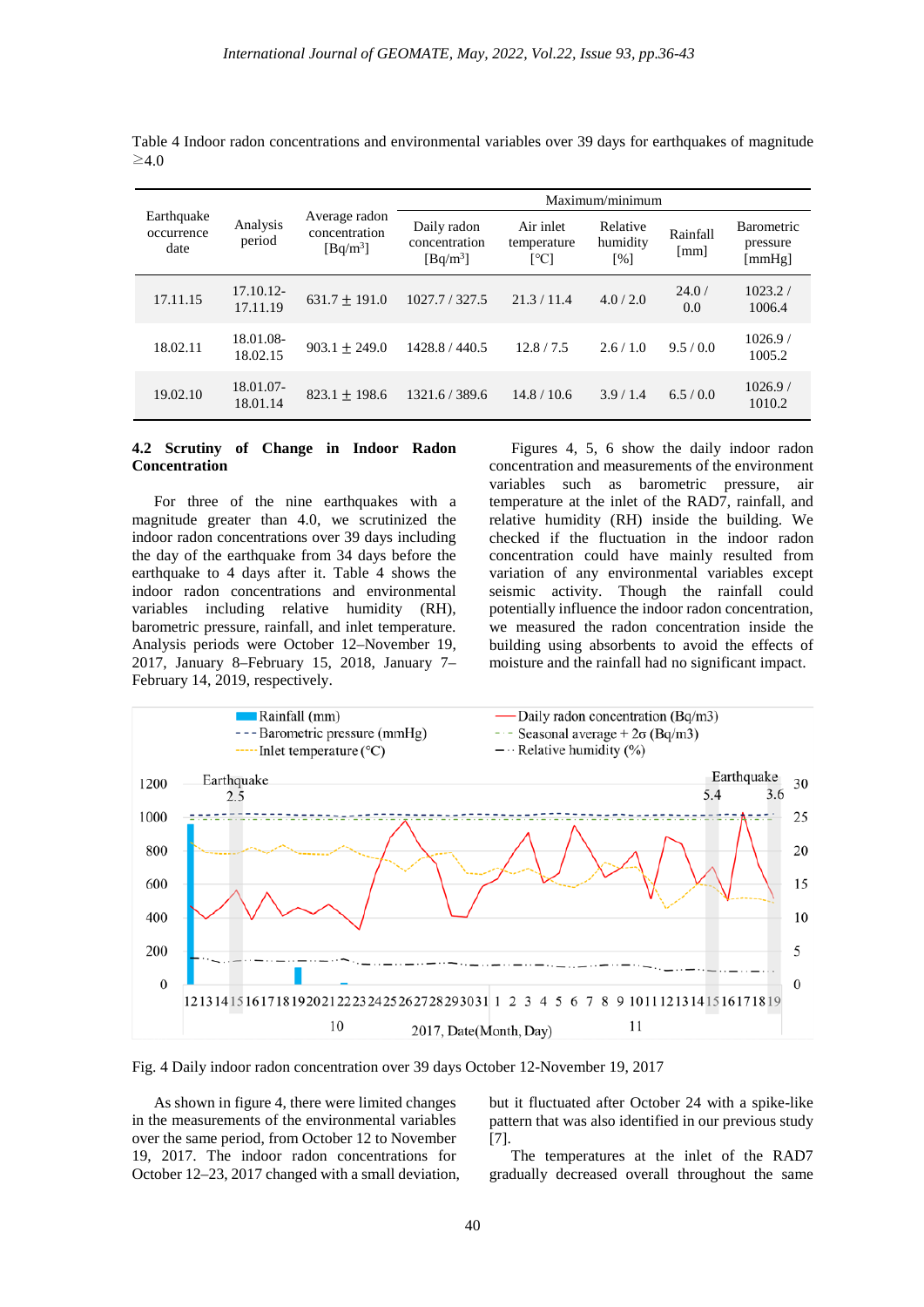period since the measurement time was during a change of season from autumn to winter. In addition, radon concentrations were measured inside the building and the range of temperature fluctuations was limited. The temperature change trend did not synchronize with the indoor radon concentration change.

The RH was only 4%, even on the day when the rainfall was highest at 24 mm for the measurement period, which indicated that the rainfall did not impact the indoor radon concentration.

The barometric pressure was also relatively constant. Even though was observed an abnormal pattern in the indoor radon concentration patterns starting on October 24, it had changed little. Therefore, the abnormal pattern of the indoor radon

concentration could not have resulted from a change in the barometric pressure.

As shown in figure 5, on January 14, 2018, the peak of the indoor radon concentration reached 1428.8 Bq/m<sup>3</sup>, just 4.7 Bq/m<sup>3</sup> lower than 'seasonal average +  $2\sigma$ <sup>2</sup>. After that day, the indoor radon concentrations had kept low with a little deviation.

RH and barometric pressure were almost constant for this period. For the four days of this period, it rained, but it did not influence the radon concentrations and radon fluctuation. In contrast, the inlet temperature seemed to synchronize with the daily radon concentration. However, that could not account for the peak and high radon concentrations during January 14-22, 2018.



Fig. 5 Daily indoor radon concentration over 39 days January 8-February 15, 2018



Fig. 6 Daily indoor radon concentration over 39 days January 7-February 14, 2019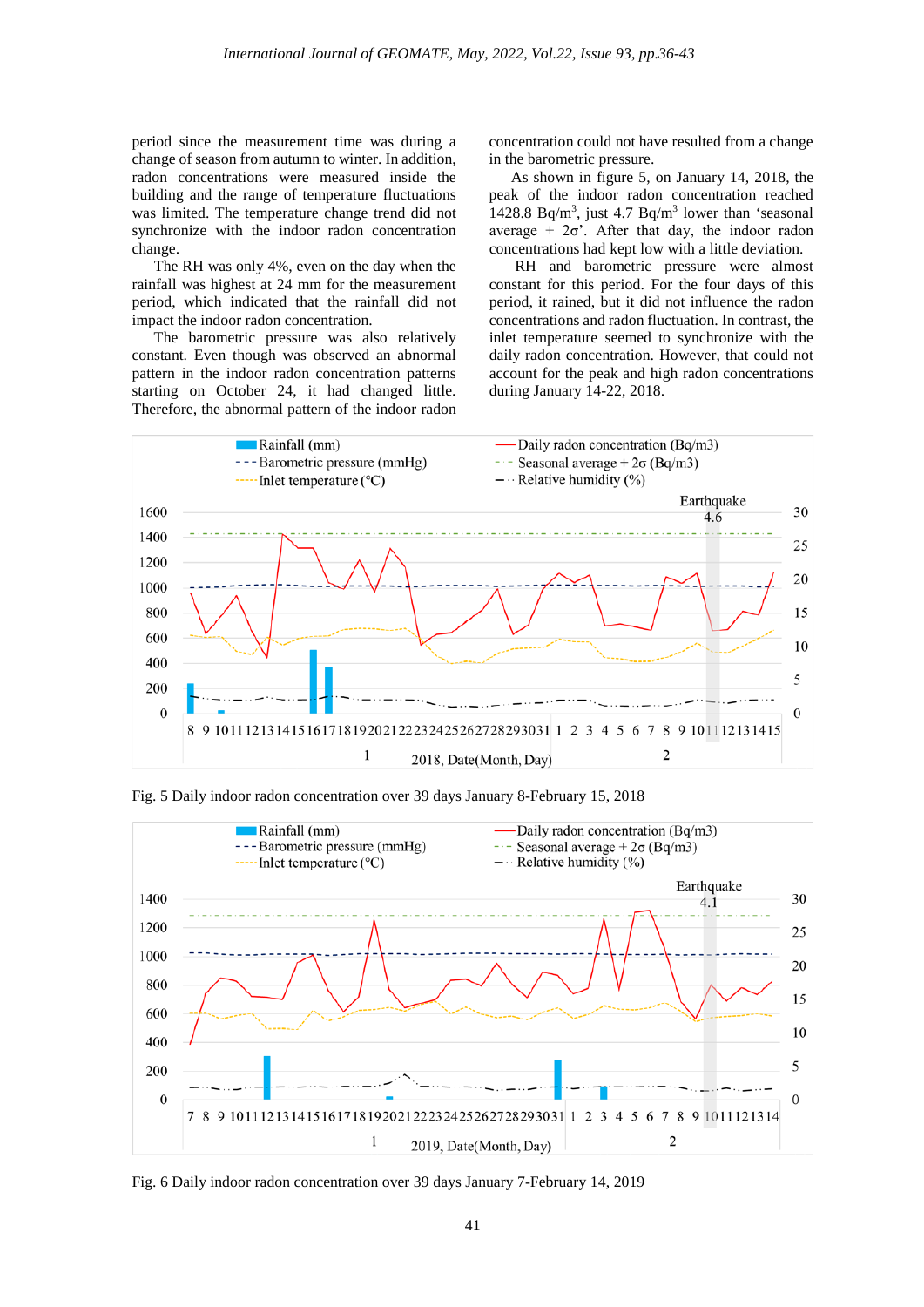

Fig. 7 Comparison of the daily indoor radon concentration over 39 days for the earthquakes of magnitude  $\geq 4.0$ 

As shown in figure 6, three spike-like patterns were observed in this period, for January 7–February 14, 2019. On January 19, which was 21 days before the earthquake, the daily radon concentration remarkably increased and reached near the 'seasonal average radon concentration +  $2\sigma$ . Next, On February 3, the indoor radon concentration rose sharply to  $1264.9$  Bq/m<sup>3</sup> and it decreased to  $762.2$  $Bq/m<sup>3</sup>$  on February 4. The next day, it increased again to  $1310.2$  Bq/m<sup>3</sup> and then gradually decreased to 564.6 Bq/m<sup>3</sup> on February 9, which was one day before the earthquake. The temperature change trend did not synchronize with that of the indoor radon concentration change overall. The barometric pressure and RH changes were somewhat irrelevant to the indoor radon concentration.

The only notable difference between figs. 4, 5, and 6 was the occurrence time of the radon anomalies before the earthquake. The daily indoor radon concentrations over 39 days for three earthquakes were compared in fig. 7. For the earthquake on November 15, 2017, the spike-like patterns were observed on October 26, 2017, 20 days before the earthquake. The peak radon concentration was measured on January 14, 2018, 28 days before the earthquake on February 11, 2018. Finally, there were the four peaks measured before the earthquake on February 10, 2019. The first occurred 22 days before the earthquake, and others occurred seven, five, four days before the earthquake. For comparison, our previous study found that radon anomalies occurred a month before the 5.8 magnitude earthquake on September 12, 2016, in Gyeongju, and a few days before its aftershocks [7].

#### **5. CONCLUSIONS**

This study scrutinized the changes in the indoor radon concentrations that were continuously measured in a university building in Gyeongju, Rep. of Korea to see whether a similar pattern recurred in the indoor radon concentration before the earthquake or not, which was found in our previous study [7]. We analyzed the 11 earthquakes and identified that, in nine cases of them, they have radon anomalies before they occurred. For three of the nine earthquakes with a magnitude greater than 4.0, we checked what environmental variables mainly caused the fluctuation in the indoor radon concentration. From this, we could not find any environmental variable that seemed to have a large influence on the indoor radon concentration. As in our previous study [7], we also identified similar spike patterns before earthquakes.

The recurring identifications imply that the indoor radon concentrations inside a building dozens of kilometers from the epicenter might have changed due to seismic activities before the earthquake, which could be a precursor and provide indications of an upcoming earthquake. We hope that our study could help identify a clearer relationship between them.

#### **6. ACKNOWLEDGMENTS**

This work is an enlarged version of our previous study [7], [8].

This work was supported by the National Research Foundation of Korea (NRF) grant funded by the Korean government (Ministry of Science and ICT). (No. 2020M2D2A2062436).

#### **7. REFERENCES**